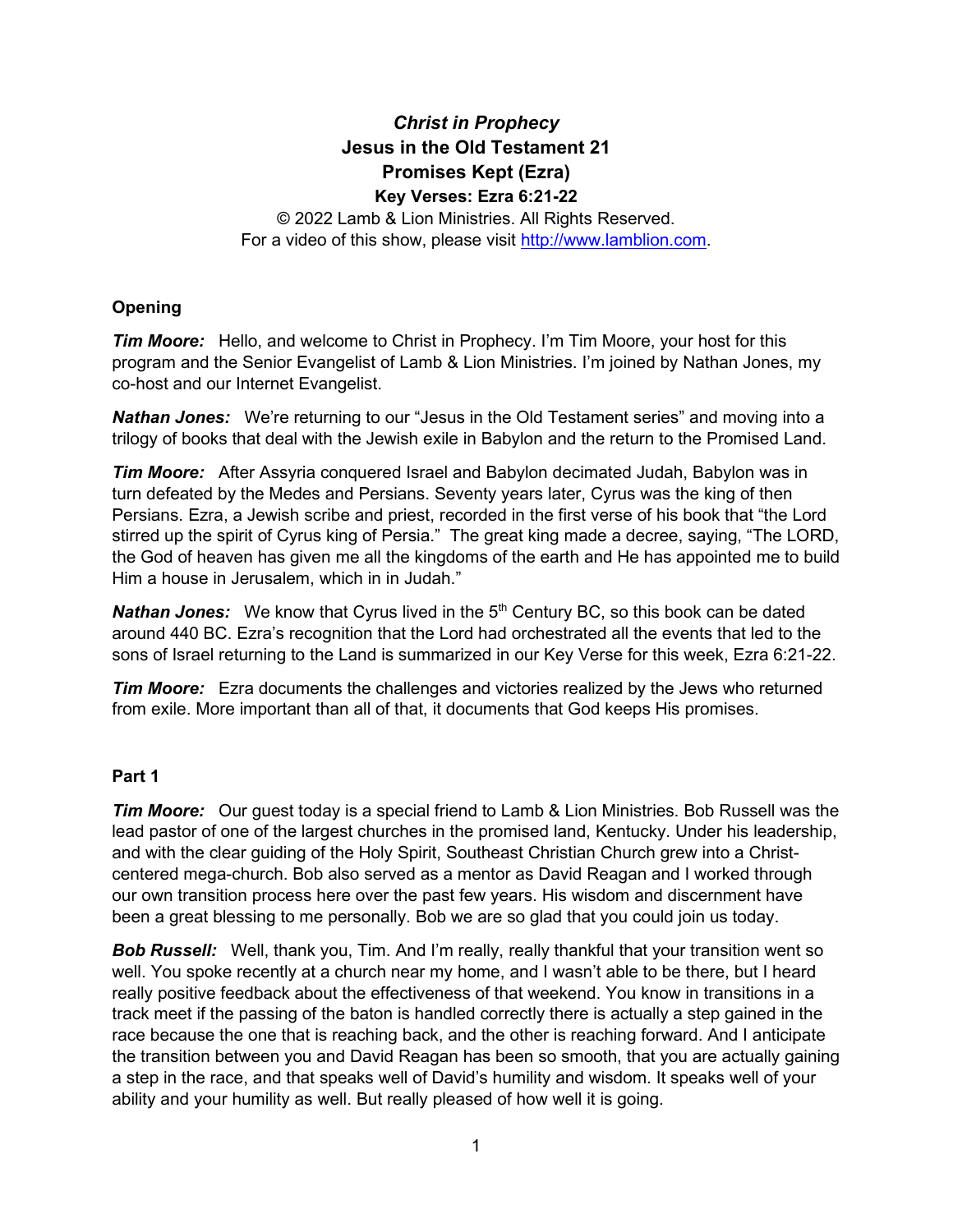*Tim Moore:* Well, I certainly appreciate your guidance and your mentoring. People may not know that you wrote the book because after your own successful transition there at Southeast Christian you wrote a book called, "Transition Plan," and it was a godsend to us. And obviously I also give complete credit to the Lord Himself who guided us through this process, the wonderful staff here at Lamb & Lion Ministries. But your wisdom that you were willing to share has been a godsend and I know it has impacted many other ministries as well.

**Bob Russell:** Well, thank you. There are lots of books on transition, but I've had people tell me that that book, "Transition Plan," has been a help to them. Thanks.

*Tim Moore:* It certainly has.

*Nathan Jones:* Well, I don't think most people realize, Bob that you were my pastor, you and Dave Stone for many years when I served at Southeast Christian, for six years. And so, it's really fantastic the last 15-years that I have been here at Lamb & Lion Ministries our paths keep intertwining, and you continue to be my pastor and mentor over the years, so thank you for that.

**Bob Russell:** Well, that is kind of you, Nathan. You made a real contribution to our church, and everybody appreciated and liked you. I think about survey that the Carney Institute did years ago of several thousand people they deemed successful in life, and they finally drew the conclusion that success in life is 15% technology, and 85% personality. You know 15% knowing how to do it, but 85% relating to people. And that is true in almost every field. And one of the gifts that you have is that you relate so well to people and you have a high likeability factor and you were a genuine blessing to our church. Thank you.

*Nathan Jones:* Like I said, you are always the mentor, thank you, sir.

*Tim Moore:* Very true. Well, let's turn our attention to the book of Ezra. And obviously, he establishes, this scribe and priest of Israel, early in his book that Cyrus, the king of Persia did not come out of nowhere, but he came to an awareness of God's providence on his own. And that was because the Holy Spirit led him and motivated him to issue a decree that the Jews should be allowed to return to Israel for the purpose of rebuilding their temple.

*Bob Russell:* Well, that's an amazing story of how God can use even pagan kings to accomplish His will. The Jews were taken captive by the Babylonians and they were in Babylon and settled in there and were a blessing to the Babylonian culture. But then Cyrus and the Persians conquered Babylon and Cyrus starts looking around and he can't understand why the Jews have been so persecuted and he feels moved to release them to go back to Jerusalem if they want to.

You know the Bible says that the king's heart is in the hand of the Lord, He directs it like a water course wherever He wants to. And that's an example of how God can use pagan rulers to accomplish His will. All the more reason why we ought to be praying for those in authority. We look back on the history of Israel more recently and God used President Truman who endorsed Israel when they returned and became a nation. And I think as hedonistic and pagan as Donald Trump has been God used him to appoint some conservative judges and restrict abortion, so we ought to be really praying that God continues to use people even though they may not, the rulership may not align with our values.

*Nathan Jones:* Well, it looks like in Ezra chapter 1-6 we have Zerubbabel returning to rebuild the Temple. Then in chapter 7-10 we get into Ezra's ministry, and Ezra might have even written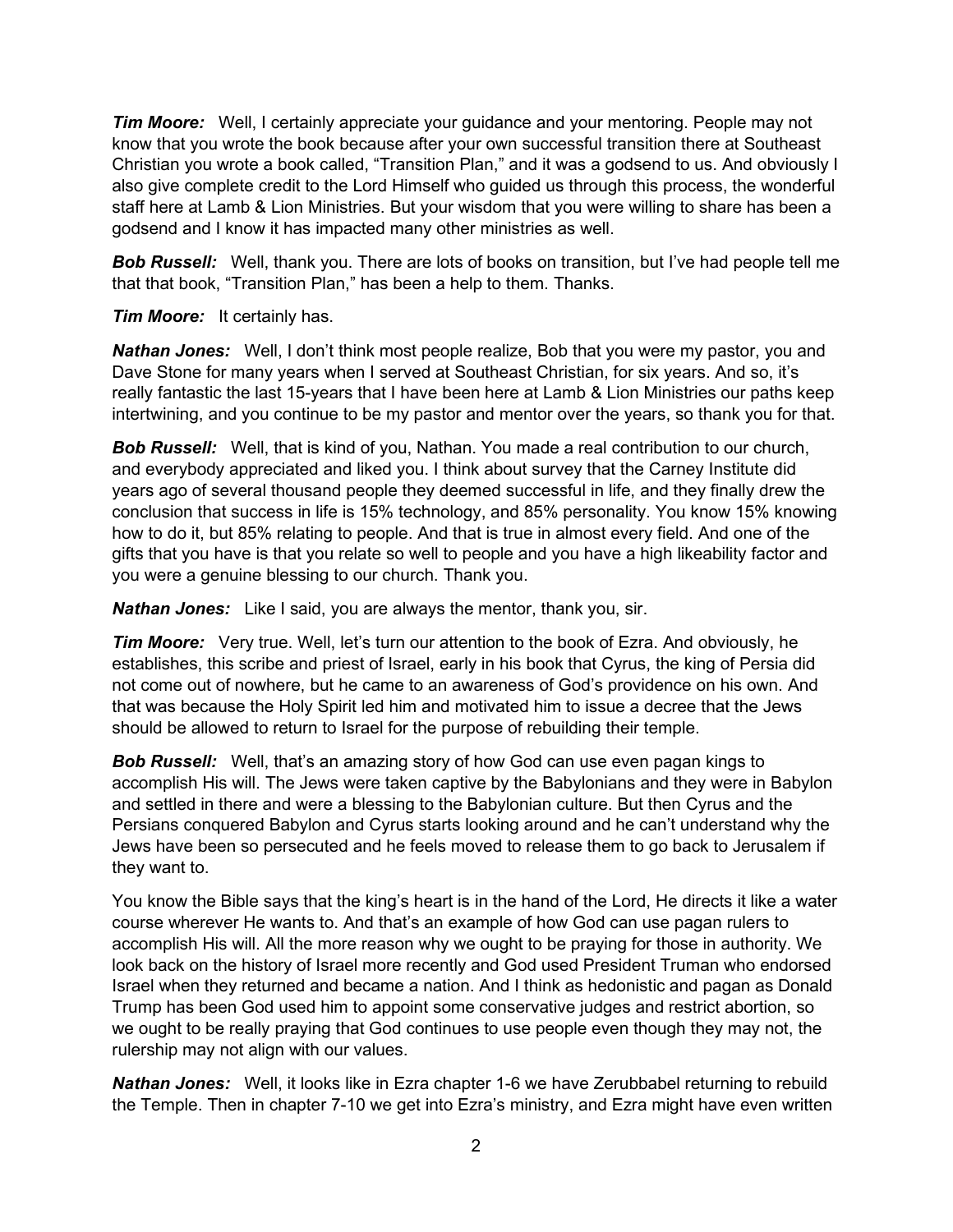Nehemiah, and Nehemiah built the walls. And each time these men came back leading a remnant of Israel, or the tribe of Judah specifically back to the land. It seemed they had royal protection, they had a royal decree to do it, they had the money and funds coming from the government, yet again and again the people who had remained in that land continued to fight back against them and stop their work, they had adversaries all over the place. Well, what lessons do you think we can learn from continuing to do the work in the face of adversity?

**Bob Russell:** Yes, sometimes people think if they are doing God's will everything is going to go smoothly, and that's not true. I mean Ezra was obviously doing God's will. The people who went back to rebuild the Temple were doing God's will, but they had a number of setbacks and a number of times people opposed them.

I knew that was true in my ministry. We took a strong stand for biblical values, and the local newspaper was a lot more liberal than we were, and we were a pretty high profile church in our area. As a result, we were often attacked by the local media and criticized and sometimes there were demonstrations outside. And if we allowed those kinds of things to stop us the work of God isn't going to continue.

But you know what, Nathan, opposition doesn't just come from without, sometimes opposition comes from within. People disagree with the stance that we take inside the church, and there are going to be times when we have to continue to stand firm on God's Word even though it may alienate some people within the body of Christ.

*Tim Moore:* That is very true. And I know a lot of people when they read the Old Testament especially these books dealing with the exile period they kind of get bogged down in the various kingdoms. We know the Babylonians came to take away the people of Judah, of course the Assyrians had already conquered northern Israel, and so the Jewish people's captivity period began in about 722 BC, but after that they were indwelling, as you said, in Babylon. And some of them didn't even want to return. But this idea of the evil presence and I guess imposition of Babylon on the Jewish people is a theme that runs all the way through into Revelation.

So, we know that again, the Jewish people became assimilated, so many of them in the Babylonian culture. Some held out, we'll talk about Daniel in several weeks. But others didn't have any motivation to return to the Holy Land. And so, there was still a large contingent of Jewish people living in Iraq, what is modern day Babylon even up to the time of Saddam Hussein. What lesson can we learn about the influence of the pagan into Christian culture today as it points to even what Revelation tells us we should be anticipating with the resurgence of Babylon?

**Bob Russell:** Well, it is hard for me to determine whether everybody should have gone back to Jerusalem or not. You know when they settled in Babylon God had instructed them, through the prophet, to settle in and be a blessing to the culture. Just like Joseph was a blessing to the household of Potiphar and then the household of Pharoah, that God's people should be a blessing in the culture. And a number of people settled in and maybe they were supposed to remain there. I think about Jesus calling Peter and John and the disciple to leave their nets and follow Him, and they left their occupation and followed Jesus. And then the demon possessed man who had been cleansed of his demons said, "I want to follow you." And Jesus said, "No, you go back home and stay where you are and be an influence there. Tell of the great things God is doing for you." And maybe some of those people should have remained in Babylon, but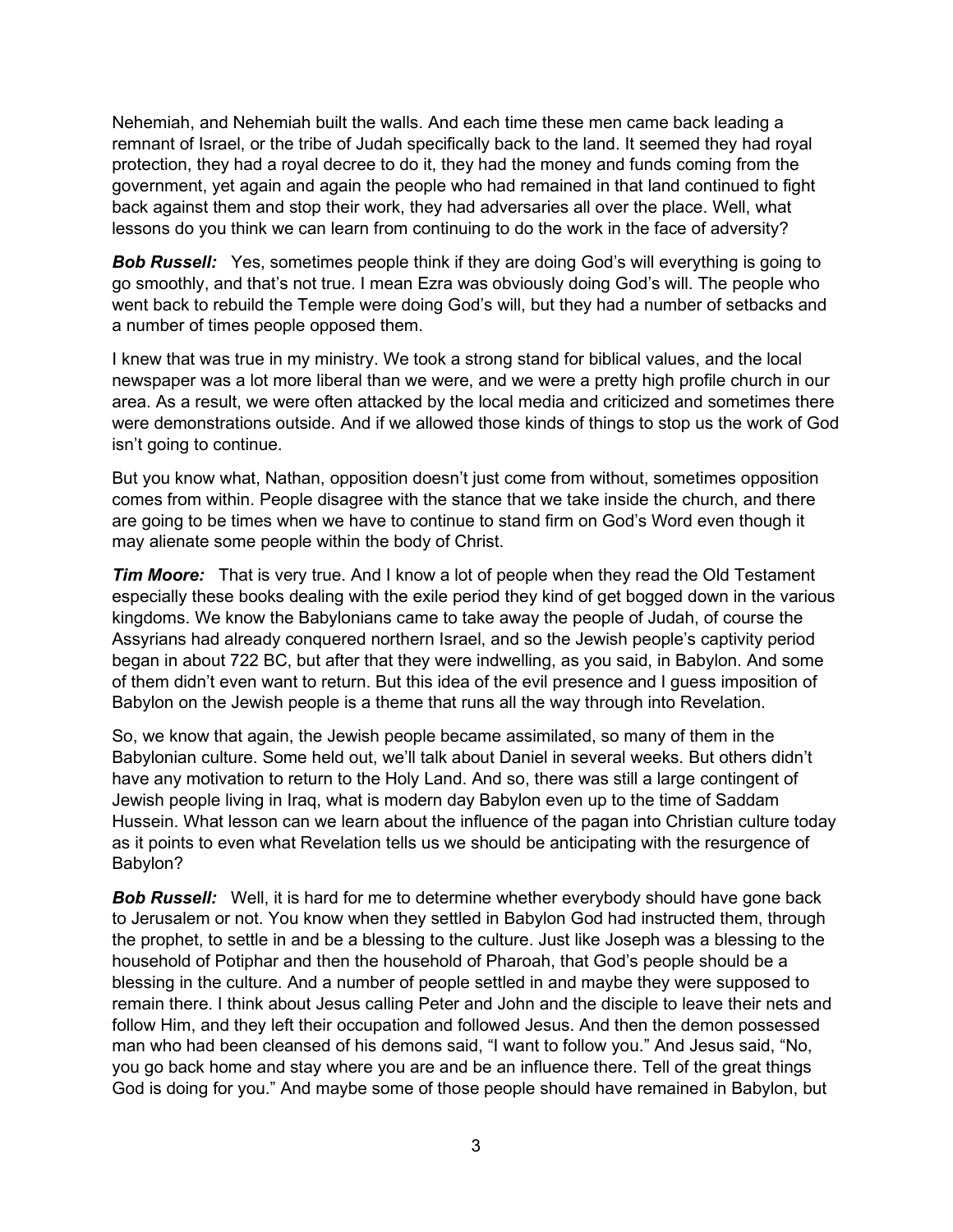they are not going to be of any influence if they're not distinctive. And it is a dangerous thing to live in the culture and not be influenced by the culture, because the culture is dangerous.

I think about how kids in school today are just bombarded with propaganda that is against the Christian worldview. I hear kids just automatically using terminology that endorses Evolution. For example, I was talking to some kids today about an alligator and he said, "Oh, man that is prehistoric, that goes back a lot longer than everything else." No, God created them at the same time He created other animals. But we get absorbed in the philosophy of the age and the Prince of Darkness is an able influence, young people especially, in this culture. And adults have the same problem. I think about how easily we become absorbed in the drinking culture, and the drug culture, and things that were evil years ago are not considered okay, even among people in the Church.

*Nathan Jones:* Bob, why do you feel that is the case? Why is it so easy to get indoctrinated into pagan culture that our churches tend to slip from their doctrinally sound biblically positions to usually something very watered down and almost meaningless

**Bob Russell:** Well, there is a phrase in Scripture that says, "they wanted to please men more than God." And the approval of people is so important to many of us. And if the culture is going to condemn--I think if I could list three fears that people have: the fear of death, and the fear of disapproval would be one of those top three, and the fear or criticism of the culture, being rejected by the culture. And so, we first of all get silent, and then we begin to endorse it, and then we begin to participate in it ourselves. The Bible calls us to come out and be separate. I don't think that means odd, or weird, but there has to be a strong stand taken.

Let me tell you a little story. When I was 9-years-old I played Little League Baseball. And I came home excited one day and I said, "Mom, Dad our team is going to see the Cleveland Indians play in a couple of weeks. All we have to do it wear a uniform and take a sack lunch and we get in to see a ballgame free. I've always wanted to see a Major League Baseball game." Well, they rejoiced with me until they looked and said, "Hey, that is Sunday. We go to church on Sunday." And I said, "Well, I always go to church. Can't I just this once go to the ballgame?" And they said, "No, church is more important." And that Sunday morning my dad drove right by where the kids were getting on the bus, going to the ballgame, and they beeped their horn and waved on their way to church. I dove down into the backseat I didn't want friends to think I was a religious nut or something. But my parents taught me in that lesson, that not only is church important, but that we are to be different, we are to be distinctive, and sometimes you have to stand against the culture.

*Tim Moore:* I appreciate your words about the prophet telling the people even in Babylon to live and to prosper and to be a blessing. That of course is in Jeremiah chapter 29, we will talk about Jeremiah down the road. We are not following chronologically every book, but in the order that they presented in Scripture, so we will get to that.

But you know here in the last couple of years, Bob our society has been consumed by fear, oftentimes of an unseen virus, and eventually we know that virus will play itself out, just like all the other pestilences that have come in recent human history have. But surveys indicate, and we could cite the Barna Survey, I know that you are familiar with, that our culture is growing less and less Biblically literate and even those who would claim faith in Christ are not holding to a consistent Biblical ideology. In other words, they don't really align with Biblical principles when you ask them specific questions. And so how alarmed should Christians be? And how can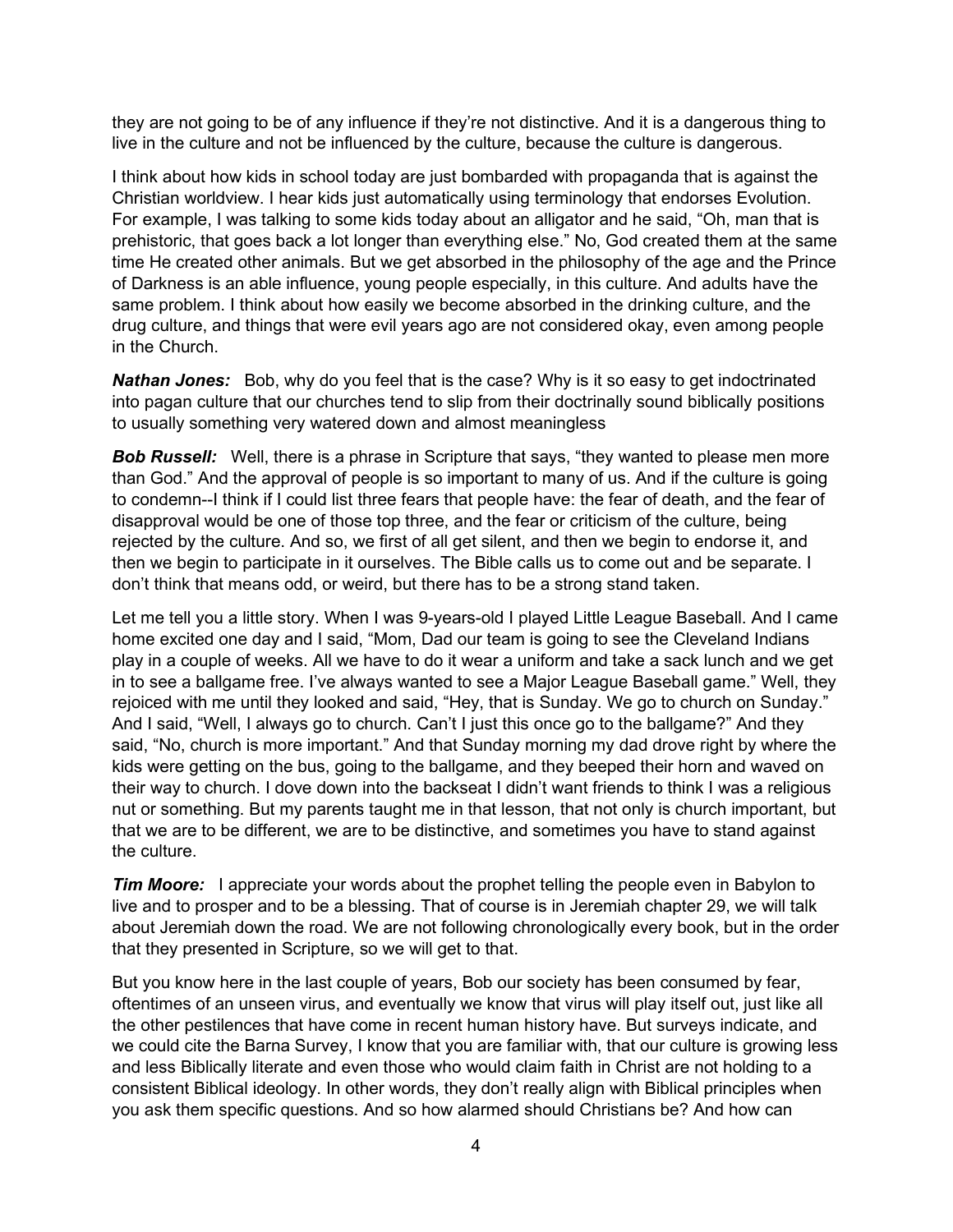parents and grandparents be a positive influence on their children when the culture is driving so hard in an opposite direction?

**Bob Russell:** Well first of all example is the most important. I was so blessed myself to have been raised by Christian parents who their language was pure, their life was consistent, and their testimony was bold, and that example left an indelible impression on me. I think both the home and the church need to make a concerted effort to teach people the Bible. You know I grew up going to church Sunday morning, Sunday night, Wednesday night, two week revival meeting, Vacation Bible School, every time the door was open we were there. And we've cut back on those services to the place where people are just going one hour on Sunday morning, and maybe twice a month.

So, parents have to be sharp enough to realize they can't trust the church to teach the Bible to their kids. And from the time little kids are born parents need to start reading the Bible every night to their kids, teaching them the Bible. You know Moses talked about write them on the doorframes of your houses and talk about them when you walk along the way.

And the Church, Tim and Nathan, the Church has got to make a more concerted effort to teach people the Bible. And small groups need to be more than discussion groups, they need to be Bible study groups. And that's why I encourage preachers to make most of their preaching expository preaching so that they are getting as much Bible into their people as they possible can. There are a lot of young preachers who think that doctrine doesn't matter anymore, it's just we are going to follow Jesus, but the two go hand in hand. The Bible says, "Watch your life and your doctrine carefully." David said, "Your Word have I hidden in my heart that I might not sin against God." And to withstand the pressure of this culture we've got to have God's Word deep in our hearts to the point that it comes out of our pores, and it is second nature to us.

When Jesus was tempted by the Devil in the wilderness He quoted Scripture. And we as a church and as families we've got to be more intentional about teaching people the Bible and discipling them.

*Nathan Jones:* Well, it is interesting that as Zerubbabel was rebuilding the Temple, the first half of Ezra, the prophets Haggai and Zechariah were contemporaries of the time and they continued dealing with the people that were dejected in their mission. They had been given the mission to rebuild the Temple but they kind of great apathetic and lazy. And the prophets would kind of come in and kind of whip them into shape, and the people would then become penitent, they would turn to the Lord. They would ask for forgiveness, not of their own sins, but for their national sins. Well, do you see that this is a pattern in Old Testament where the Lord has to discipline the people, they repent, and then He reenergizes and blesses them, and they can move forward in their mission?

**Bob Russell:** It is the same cycle we go through today. Ezra came back after the Temple was basically rebuilt, but he came to preach and to teach Scripture and to motivate the people to repent and to turn from their wicked ways. And when he came into Jerusalem, kind of like Jesus, he saw the conditions of the culture and he wept, and he was appalled at what he saw and called people to repent.

We hear a lot of talk today about the need for revival in America, and I agree, if America is going to be spared it is going to be the result of a spiritual awakening. So, a lot of people are praying intensely for revival in America. But there is a sense in which the need isn't prayer, the need is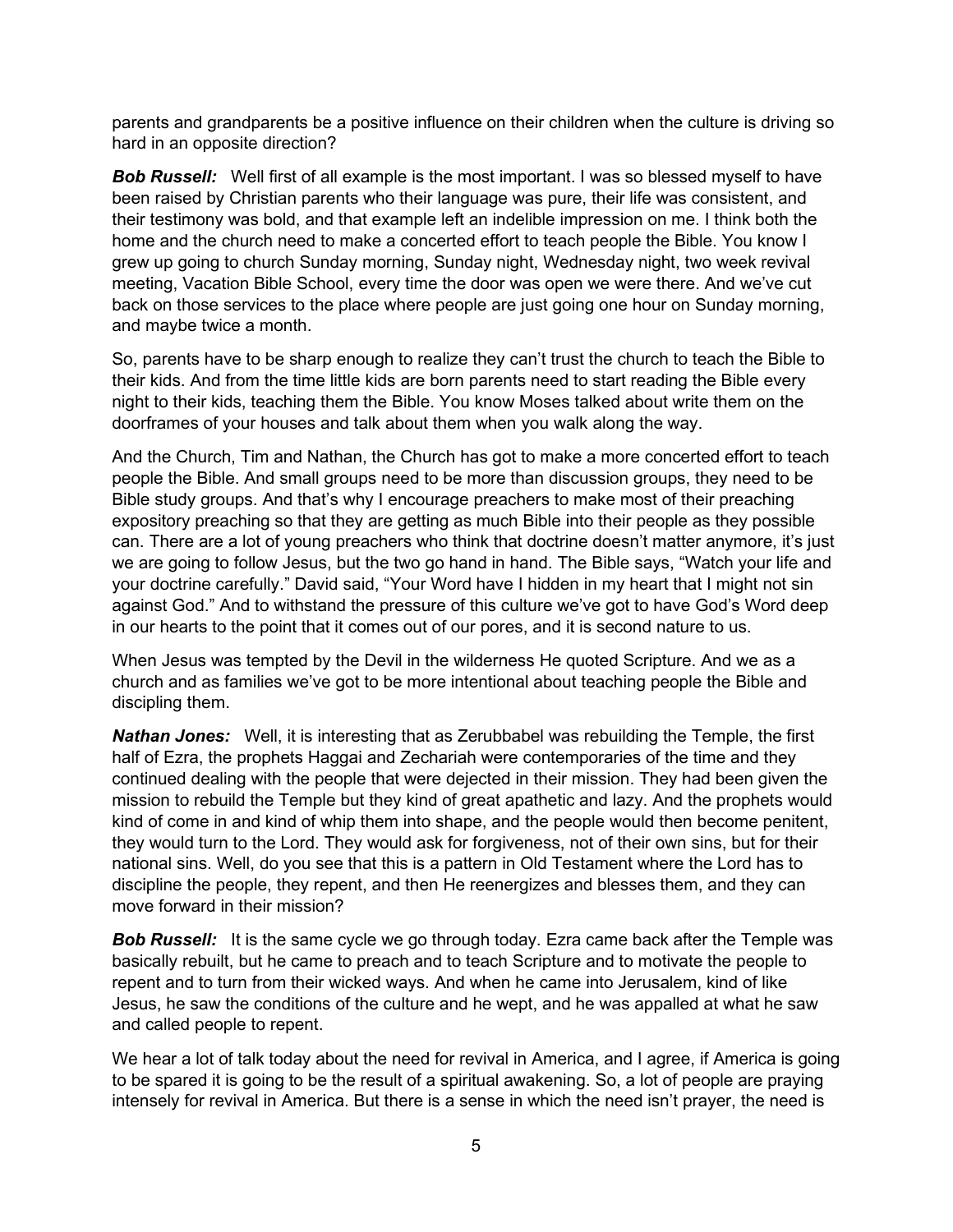repentance. The need is to say, hey, we have sinned, we have been absorbed by this culture. We are using the same language. We are adopting this world's view. We are involved in divorce and the same kind of immoral behavior, and pornography and we are absorbed into this world and we need to come to repentance. When Jesus came His first words were, "Repent and believe the Gospel." And I think maybe we've been shouting grace and whispering repentance in the church, and we need to call people back, to hey repent, and believe the Gospel.

*Nathan Jones:* And that can be very painful. I mean there is this really strange story in Ezra where Ezra tells the people who have married foreign wives, "Hey, this is in violation of God's law, you can't do that. You need to divorce your wives and send your children away." And sometimes repentance can be very painful, wouldn't you say?

**Bob Russell:** John Stott once said that repentance is prickly. So, preachers avoid talking about repentance because it disturbs people. But Ezra was a preacher, a teacher, and he was tough. He called the people to an assembly and if I recall he says, "Now, if you don't come to the assembly you are going to lose your property rights." Everybody showed up.

And then he discovered that a number of people had intermarried with foreign wives. And the horrible thing about that is that they would absorb their beliefs in false gods, and their immoral practices and there are about 100 of them who had intermarried with foreign wives. And Ezra you would expect him to say, "Well, we can't unscramble eggs, you guys just repent." He said, "No, I want you to put aside your wives and your children and come back and be pure." And I don't think that was a model that is supposed to be followed today, to apply to the church to tell people to forsake their wives that they have married who are not Christian, but it just shows you that repentance is a serious matter. And God calls us to come out of darkness into light. He calls us to come out of exile into freedom.

And the church, in my opinion the church of the future that is going to make the most impact is not going to be the seeker friendly church. I think one of the things that the pandemic has taught us is that the church has been weak, and inept and we have lost a lot of people because there wasn't enough depth there. I think the church of the future is going to be a distinctive church, a church that is a contrast to the world, and the people can say, "Hey, if I'm going to be a part of that I've got to come out of darkness into light." And I try to challenge young preachers, to take a strong stand, and let's be a distinctive people, let's be a people who are called out of exile and the world can see the contrast.

*Nathan Jones:* Well, it is interesting Ezra is a person who leads a remnant back to worship God. So, in this series of Jesus in the Old Testament we are looking for Christophanies, preincarnate Jesus appearances, types and symbols. Ezra is clearly a type of Jesus Christ because he leads the people to repentance. Would you see any other types or symbols that point to Jesus in the book of Ezra?

**Bob Russell:** Well, there are a lot of symbols in the Old Testament and Ezra coming back to call people to repentance, bring them back to God is like Jesus. But Ezra weeps over Jerusalem, and he sees the sin and the degradation and wants to call them back.

And Ezra also, the whole book reminds us that God is true to His promises. That He promised Abraham that He would bless those who blessed him, He would be a blessing to the world. And then He promised through Moses if they obeyed they would be blessed, but if they strayed,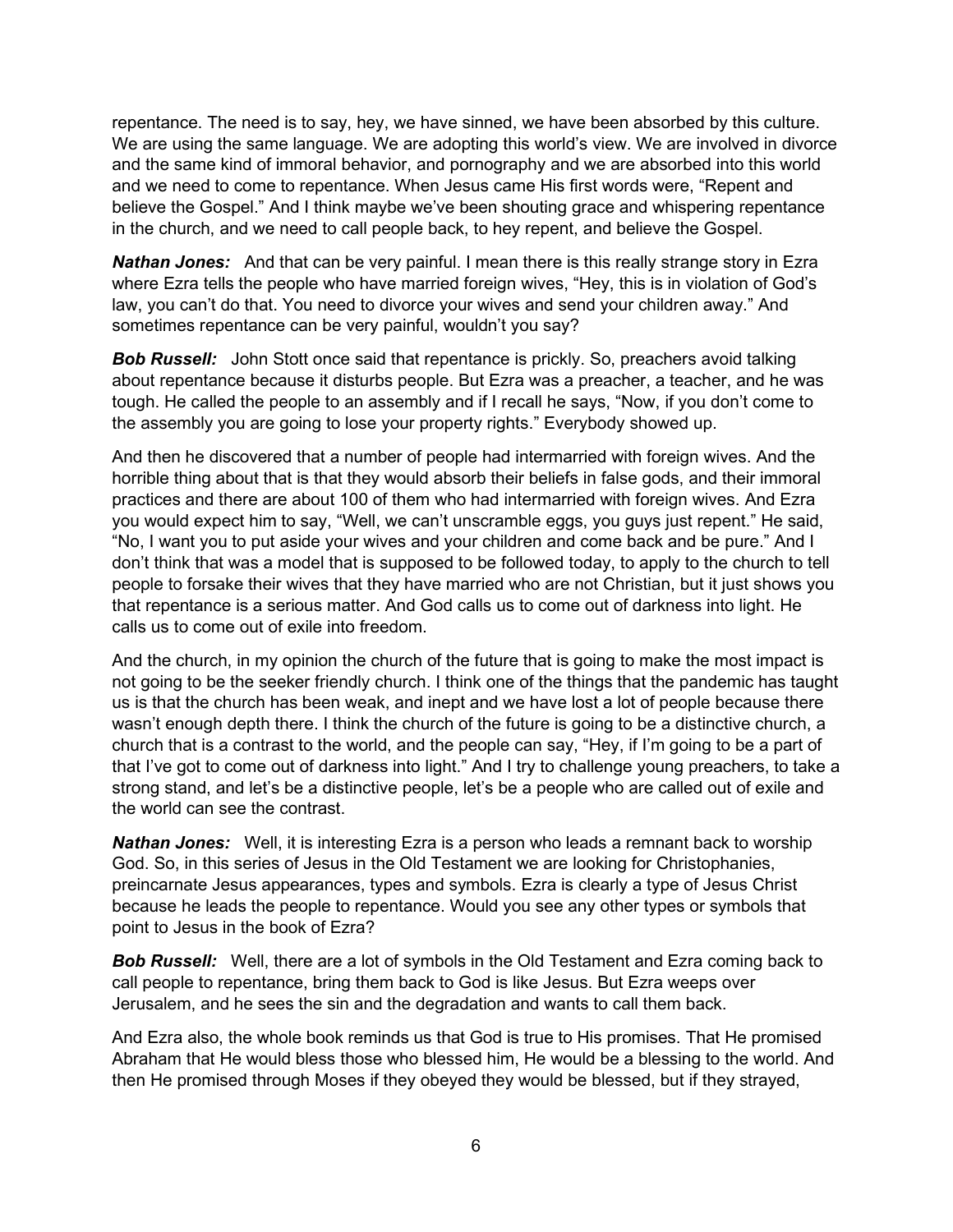Deuteronomy tells us, if they strayed they would be taken into captivity. That's exactly what happened. But God preserved a remnant. And Ezra works with a remnant of people.

And one of the most telling examples, or types of Jesus is that the Lord still works with a remnant. Many are called but few are chosen. And God blessed, Ezra brings back about if you do the counting, it is about 5,000 people that come out of exile. But they come back and those people stray, that is the picture of the church.

Then all of a sudden they build houses of luxury and they neglect the Temple of God, and they are called back to priorities. And what a picture of the church. The church compromises with the world, and then they are called back to repentance. And I think that is our role today to be modern Ezras or to be like Christ and ask people to come out from among them and be separate and be distinctive.

*Tim Moore:* Well, Bob, you obviously have been distinctive throughout your ministry and you continue to minister still today. I talked about you being a mentor to us here at Lamb & Lion Ministries, but really you are a mentor by calling even now in your role as a pastor to pastors. So, tell us a little bit about Bob Russell Ministries and how our viewers can be in prayer for you and for the outreach you have to bless other younger pastors.

**Bob Russell:** Well, I retired in 2006 after a 40-year ministry. And I didn't retire so I could just play golf every day, though I play golf. I wanted to have another chapter in my life where I could be influential on young preachers. I have a real heart for preachers because it is a difficult calling. Difficult occupation, wonderful calling but a difficult occupation because you had the pandemic and the culture today, and it is getting tougher and tougher. So, I wanted to be an encourager to preachers. And one of the ways I do that is about eight times a year I conduct a retreat, I call a time of refreshing. And I limit it to eight pastors because I want there to be interaction. And we hold them for three-and-a-half-days and we do study, we do interaction, we take time to play. And it is just a spiritual R&R for preachers.

And I've done over 100 of those retreats. And if you had told me when I retired that I would do 100 retreats and it would never get old for me, I would have never believed that. It is kind of my sweet spot, and the guys who come will say, man, I am ready to go back into the ministry. I am refreshed and revived. So, that has been very rewarding for me. And I travel and speak, and I do a lot of counseling and consulting with preachers and churches.

*Tim Moore:* Well, you certainly have been, again a blessing to us. I look forward to crossing paths with you back home at some point. And again, we are so grateful that you could join us today.

*Bob Russell:* Thanks, Tim and Nathan. Boy, continue to do the great work you are doing. We love what you are doing.

*Tim Moore:* Thank you, Brother. Godspeed.

## **Closing**

*Tim Moore:* Bob Russell captured so many truths today. Even when we grow disappointed with the world around us, and even with the shortcomings in fellow believers or church, we can rely on God because He keeps every promise.